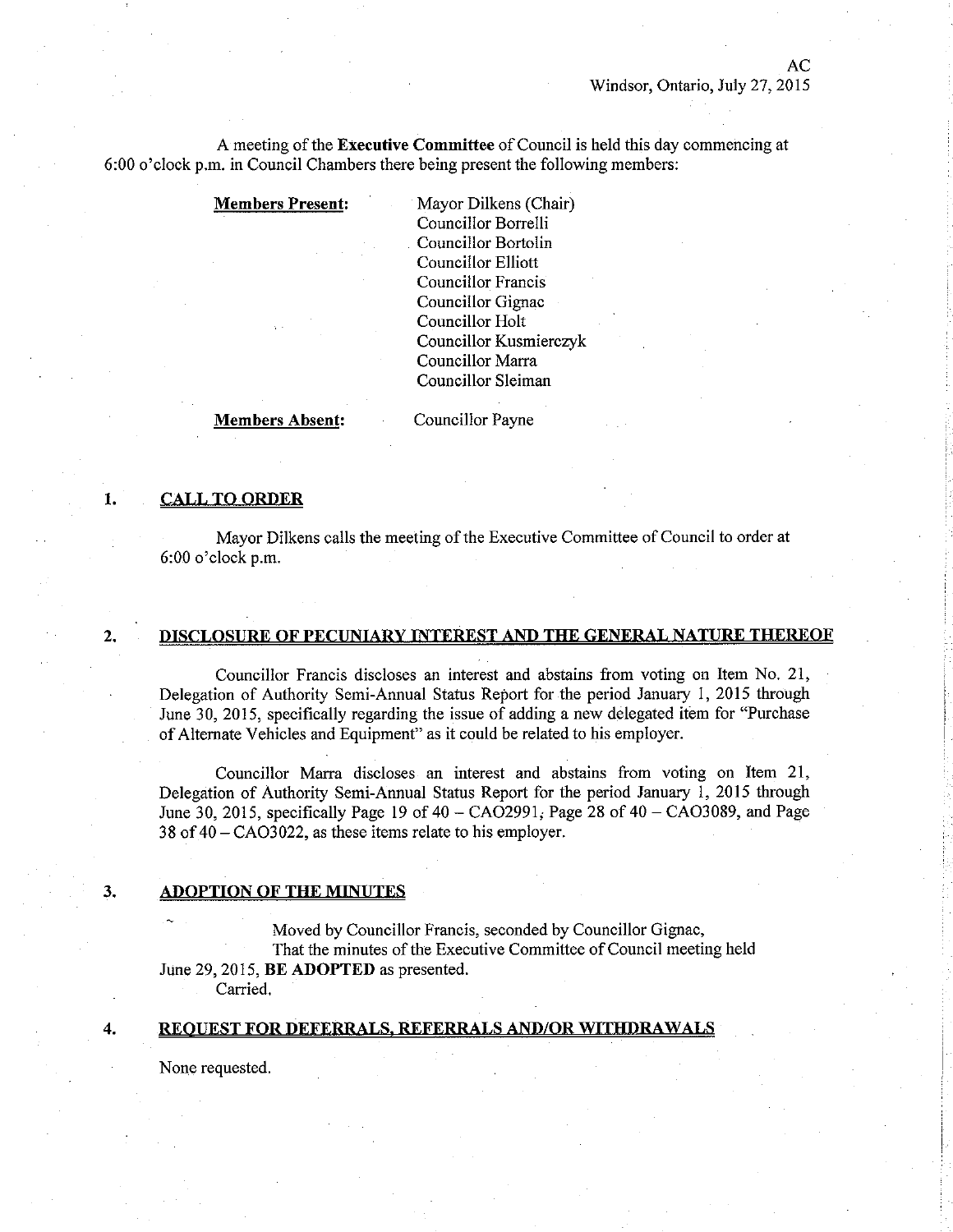# Item I Management Action PIan for PwC "Windsor Detroit Tunnel Corporation" **Internal Audit Report**

Moved by Councillor Marra, seconded by Councillor Gignac,

THAT the report authored by the Executive Initiatives Coordinator dated July 2,2015 entitled "Management Action Plan for PwC 'Windsor Detroit Tunnel Corporation' Internal Audit Report" BE RECEIVED for information. Carried.

Report Number 17843, AF/11247 1

# Item 2 Management Action Plan for PwC "Windsor Essex Community Housing Corporation" Internal Äudit Report

Moved by Councillor Francis, seconded by Councillor Bortolin,

THAT the report authored by the Executive Initiatives Coordinator dated Iuly 2,2015 entitled "Management Action Plan for PwC 'Windsor Essex Community Housing Corporation' Internal Audit Report" BE RECEIVED for information. Carried.

Report Number 17842, Aß/11247 2

# Item 3 Status Report on Implementation of Audit Recommendations - 2015 Q2

Moved by Councillor Francis, seconded by Councillor Marra,

THAT the report authored by the Executive Initiatives Coordinator dated July 6, 2015 entitled "Status Report on Implementation of Audit Recommendations -2015 Q2" BE RECEIVED for information.

Carried.

Report Number 17844, AF/11247 3

# Item 4 Status Report - Compliance with Applicable Laws and Regulations. 2015 Q2

Moved by Councillor Sleiman, seconded by Councillor Bortolin,

THAT the report authored by the Executive Initiatives Coordinator dated July 6, 2015 entitled "Status Report - Compliance with Applicable Laws and Regulations  $-2015$  Q2" BE RECEIVED for information.

Carried.

Report Number 17845, AF/11247 4

#### Item 5 Summary of Hotline Issues Referred to Management by PwC - 2015 O2

Moved by Councillor Gignac, seconded by Councillor Marra,

THAT the report authored by the Executive Initiatives Coordinator dated July 8, 2015 entitled "Summary of Hotline Issues Referred to Management by PwC -2015 Q2" BE RECEIVED for information.

Carried.

Report Number 17839, AF/11247 5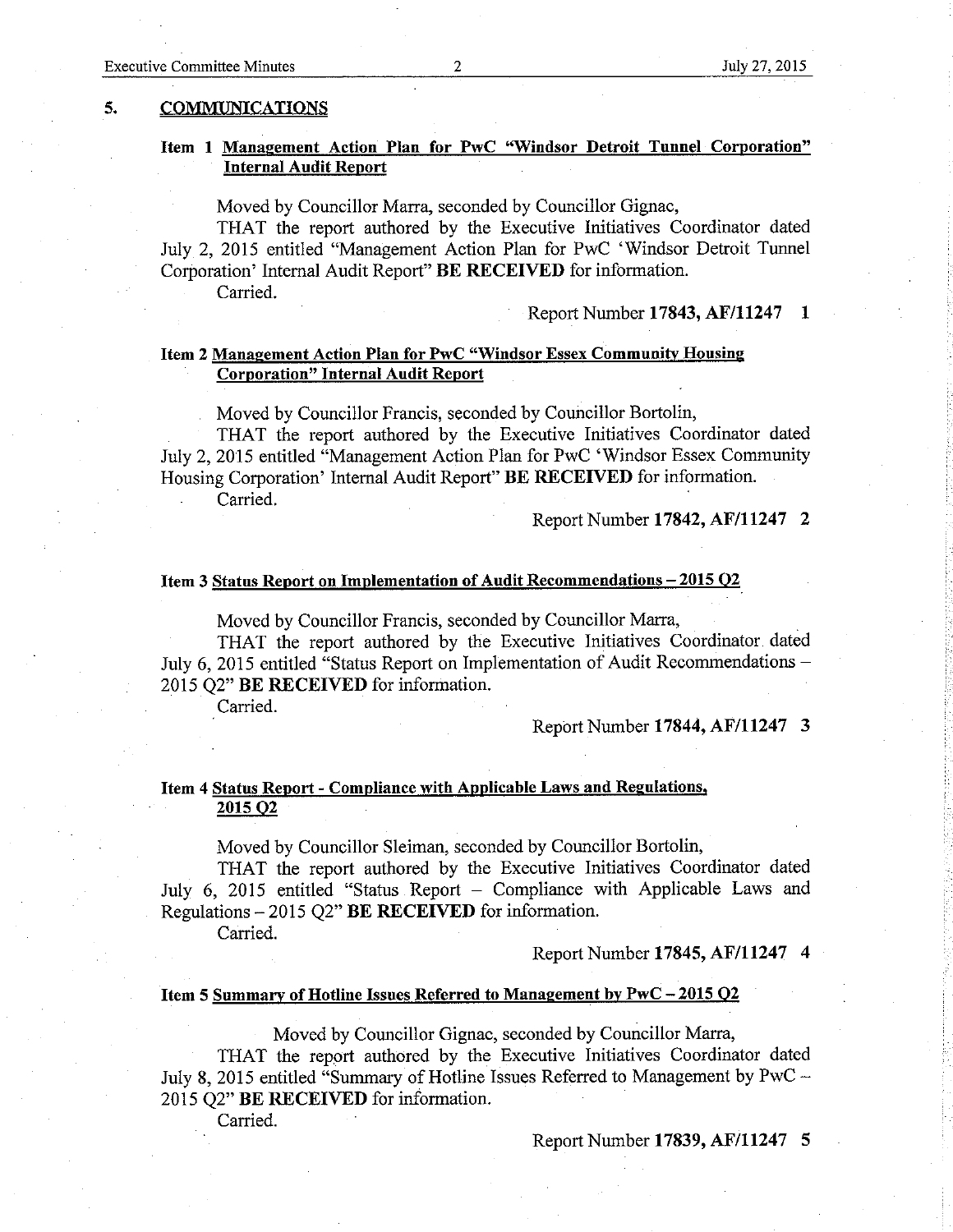## Item 6 Windsor Fire & Rescue Services 2015 Second Ouarter Variance Considerations

Moved by Councillor Francis, seconded by Councillor Gignac,

THAT the report authored by the Fire Chief dated July 8, 2015 entitled "Windsor Fire & Rescue Services, 2015 Second Ouarter Variance Considerations" BE RECEIVED for information.

Carried.

Report Number 17854, SF2015 6

#### PRESENTATIONS AND DELEGATIONS 6.

# Item 7 - PricewaterhouseCoopers - Windsor Detroit Tunnel Corp Final Internal Audit Report dated June 1. 2015

# Jacqueline Peterson. Partner. and Kevin Campagna. Senior Associate. PricewaterhouseCoopers LLP

Jacqueline Peterson, Partner, and Kevin Campagna, Senior Associate, PricewaterhouseCoopers LLP, appear before the Executive Committee regarding the "PricewaterhouseCoopers -Windsor Detroit Tunnel Corp Final Audit Report dated June 1, 2015" and provide some history and other related economic factors and conclude by stating their significant findings.

Moved by Councillor Marra, seconded by Councillor Gignac,

THAT the report authored by PricewaterhouseCoopers LLP entitled "Windsor Detroit Tunnel Corp - Final Internal Audit Report, dated June 1, 2015" BE RECEIVED for information.

Carried.

# Item 8 - PricewaterhouseCoopers - Windsor Essex Community Housing Corp Final Internal Àudit Report dated May 8. 2015

# Jacqueline Peterson. Partner, and Suk Bedi. Mânager. PricewaterhouseCoopers LLP

Jacqueline Peterson, Partner, and Suk Bedi, Manager, PricewaterhouseCoopers LLP, appear before the Executive Committee regarding the report entitled "PricewaterhouseCoopers - Windsor Essex Community Housing Corp Final Intemal Audit Report dated May 8, 2015" and conclude by identifying enhancements and control processes that will be established.

Moved by Councillor Francis, seconded by Councillor Bortolin,

THAT the report authored by PricewaterhouseCoopers LLP entitled "Windsor Essex Community Housing Corp. Final Internal Audit Report dated May 8, 2015" BE RECEIVED for information.

Carried.

7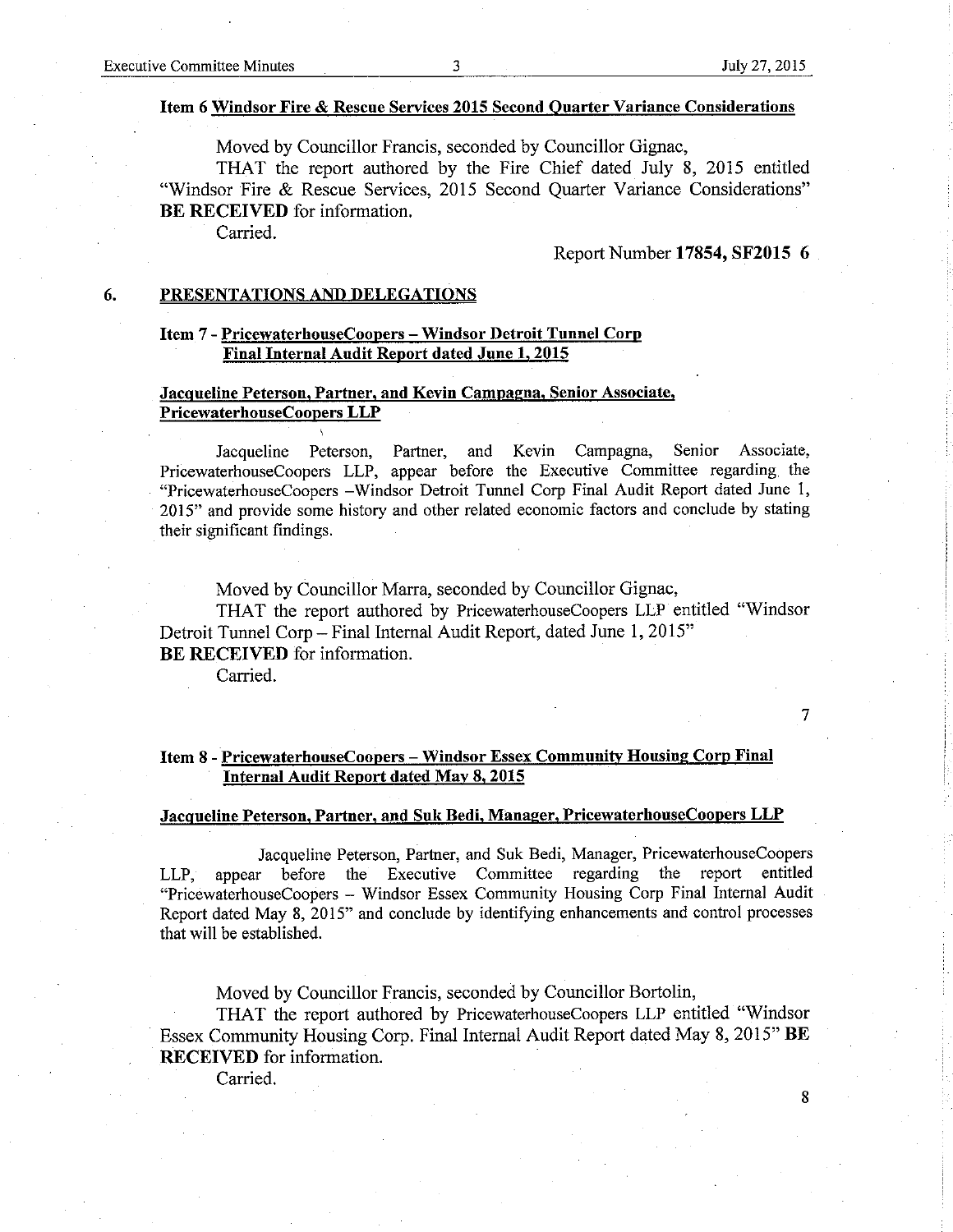# Item 9 - PricewaterhouseCoopers - Manaee Chanees to Information Svstems Final Internal Audit Reoort dated JuIy 8. 2015

## Jacqueline Peterson. Partner. and John Paiares. Senior Associate. PricewaterhouseCoopers LLP

Jacqueline Peterson, Partner, and Jobn Pajares, Senior Associate, PricewaterhouseCoopers LLP, appear before the Executive Committee regarding the report entitled "PricewaterhouseCoopers - Manage Changes to Information Systems Final Interaal Audit Report dated July 8, 2015" and provide a summary of their significant findings.

Moved by Councillor Borrelli, seconded by Councillor Francis,

THAT the report authored by PricewaterhouseCoopers LLP entitled "Manage Changes to Information Systems, Final Intemal Audit Report, dated July 8, 2015" BE RECEIVED for information.

Carried.

9

# Item 10 - PricewaterhouseCoopers - Recommend Annual Budgets Final Internal Audit Report dated July 8, 2015

# Jacqueline Peterson. Partner. and Kevin Campagna. Senior Associate. PricewaterhouseCooners LLP

Jacqueline Peterson, Partner, and Kevin Campagna, Senior Associate, PricewaterhouseCoopers LLP, appear before the Executive Committee regarding the report entitled "PricewaterhouseCoopers - Recommend Annual Budgets Final Intemal Audit Report dated July 8, 2015" and provide comments for improvement.

Moved by Councillor Sleiman, seconded by Councillor Francis,

THAT the report authored by PricewaterhouseCoopers LLP entitled "Recommend Annual Budgets, Final Intemal Audit Report, dated July 8,2015" BE **RECEIVED** for information.

Carried.

10

# Item 11 - <u>PricewaterhouseCoopers – Executive Summary Internal Audit 3 Year Rolling</u><br>Internal Audit Plan dated June 30, 2015

#### Jacqueline Peterson, Partner, and Suk Bedi, Manager, PricewaterhouseCoopers LLP

Jacqueline Peterson, Partner, and Suk Bedi, Manager, PricewaterhouseCoopers LLP, appear before the Executive Committee regarding the report entitled "PricewaterhouseCoopers - Executive Summary Intemal Audit 3 Year Rolling Intemal Audit Plan dated June 30, 2015" and provide details on nature of risks including the importance of notifying owners regarding upcoming projects.

Moved by Councillor Bortolin, seconded by Councillor Borrelli,

THAT the report authored by PricewaterhouseCoopers LLP entitled

"Executive Summary Intemal Audit 3 Year Rolling Intemal Audit Plan, dated June 30 2015" BE APPROVED.

Carried.

AF/11247 l1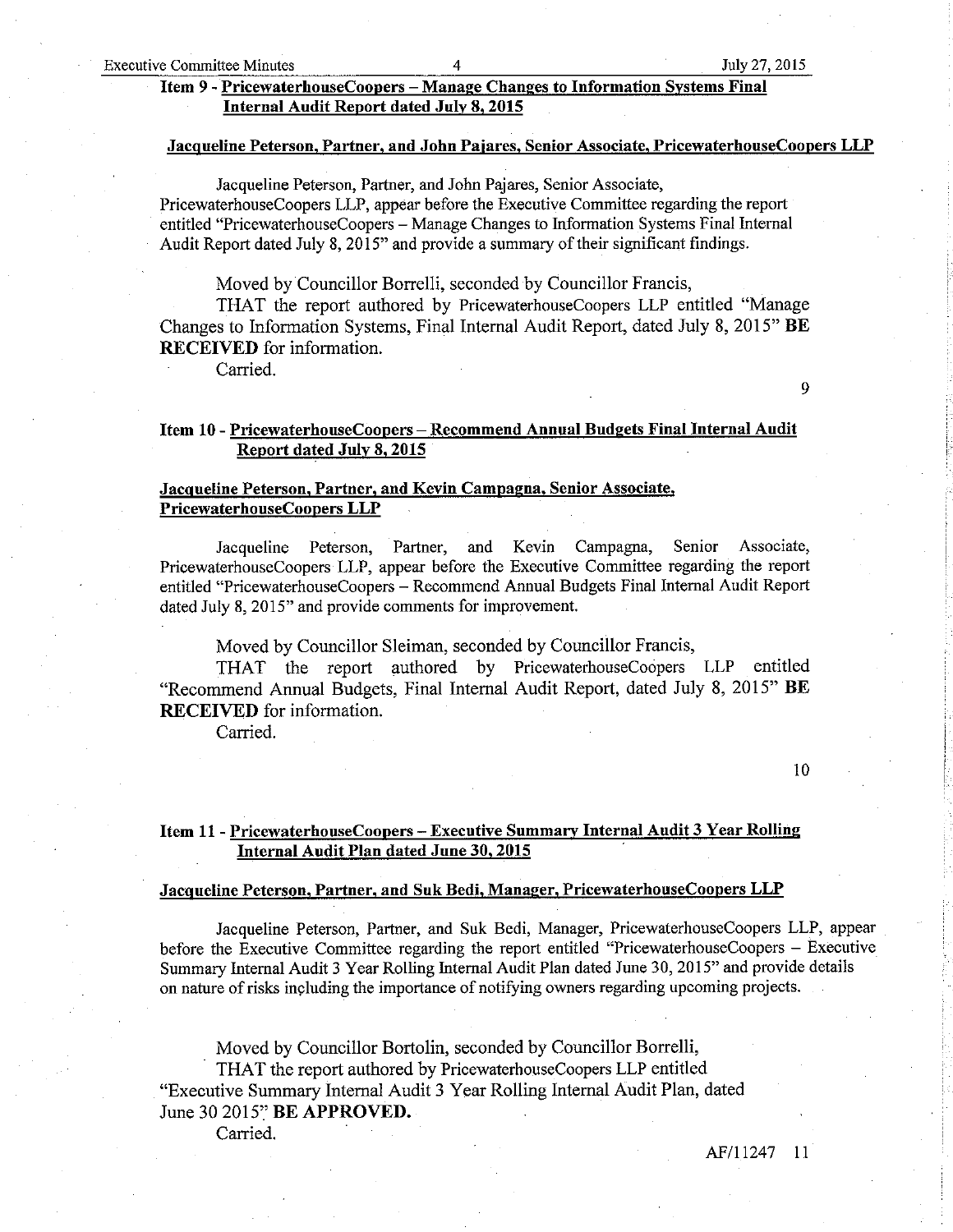#### 7. **COMMITTEE MATTERS**

None presented.

#### 8. **ADMINISTRATIVE ITEMS**

# Item 12 The Corporation of the City of Windsor Internal Audit Performance Dashboard dated June 30, 2015

Moved by Councillor Borrelli, seconded by Councillor Gignac, THAT the report authored by PricewaterhouseCoopers LLP entitled "Internal Audit Performanc Dashboard-June 30, 2015" BE RECEIVED for information. Carried.

12

# Item 13 Concerned Citizen/Employee Hotline and Notification Process

Moved by Councillor Kusmierczyk, seconded by Councillor Borrelli, THAT the report authored by PricewaterhouseCoopers LLP entitled "Concerned Citizen/Employee Hotline and Notification Process—modification to exempt SPAM email messages from the regular reporting process " dated July 2015 **BE RECEIVED** for information.

Carried.

13

# Item 14 2016 Proposed Budget Process & Timeline

Moved by Councillor Francis, seconded by Councillor Gignac,

THAT the report of the Chief Financial Officer & City Treasurer dated June 26, 2015 regarding the 2016 Proposed Budget Process & Timeline BE RECEIVED for information; and THAT Council COMMUNICATE to Administration any priority initiatives to be considered in the development of the 2016 budget, including fiscal goals, any increases or decreases to service levels and/or changes to the methodology of how the services are currently delivered and;

THAT through the 2016 budget process, the 5-year Capital Budget Plan BE **UPDATED** to include projects for the year 2020, including any identified in the 20 year vision exercise, balanced to projected available funding, and based on existing levels of contribution from the Operating Fund, updated revenue projections from the Sewer Surcharge Operating Fund and other funding sources and:

THAT an updated 5-Year Debt Reduction / Reserve Enhancement Model BE **PREPARED** and included in the 2016 Budget Documents and;

THAT an updated 5-year Sewer Surcharge model BE DEVELOPED and included in the 2016 Budget Documents.

Carried.

Report Number 17836 AFB/12131 14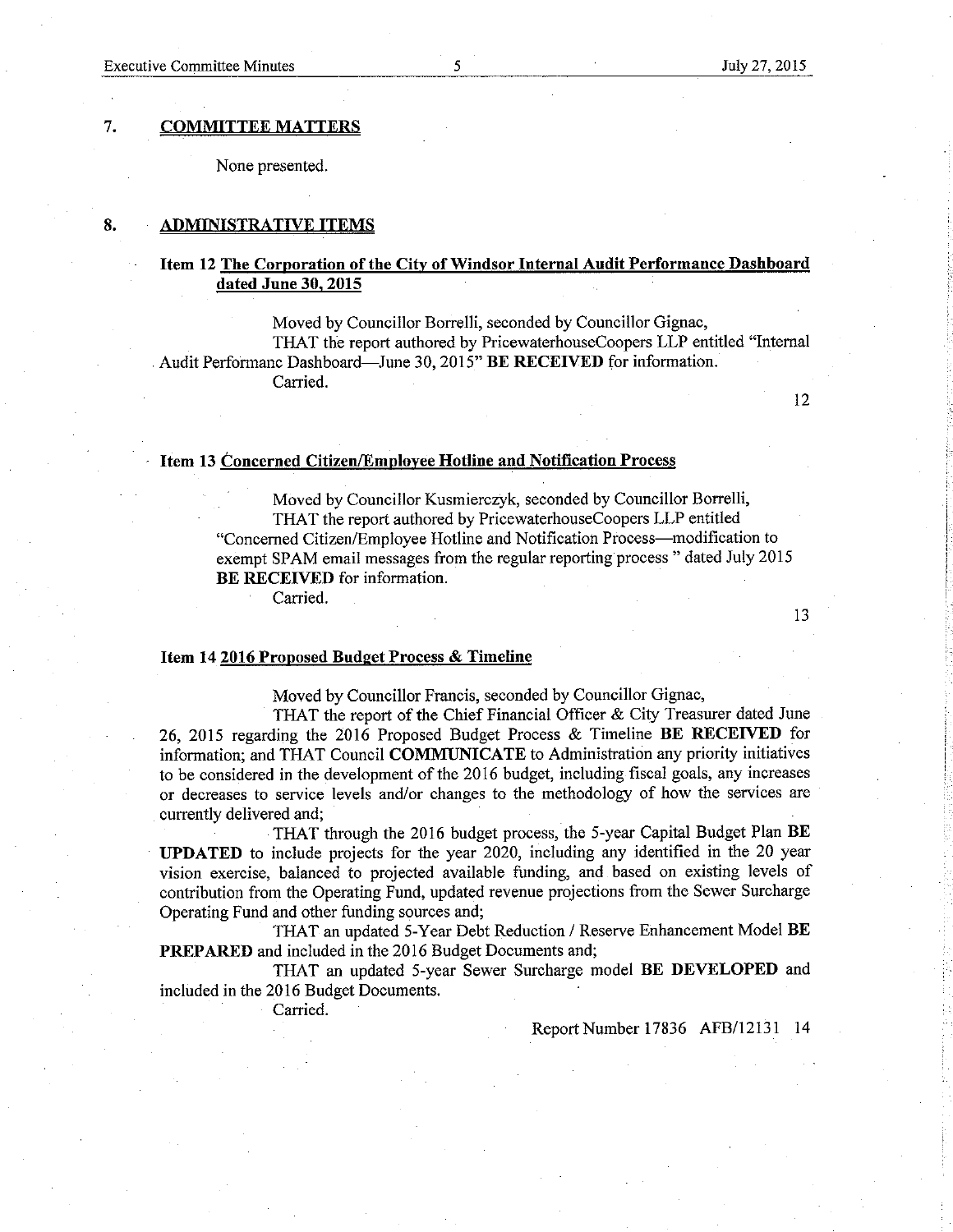# Item 15 Management Action Plan for PwC "Manage Changes to Information **Systems" Internal Audit Report**

Moved by Councillor Marra, seconded by Councillor Kusmierczyk,

THAT City Council AUTHORIZE administration to proceed to implement Items 1-3 of the Management Action Plan (Appendix A) in response to the findings of the "Manage Changes to Information Systems" internal audit report, and;

THAT City Council DIRECT administration to report on the progress of the implementation of the Management Action Plan and that such reports should coincide with PricewaterhouseCoopers LLP's quarterly updates to Council.

Carried.

Report Number 17838 AF11247 15

# Item 16 Management Action Plan for PwC "Recommend Annual Budgets" **Internal Audit Report**

Moved by Councillor Kusmierczyk, seconded by Councillor Sleiman, THAT City Council AUTHORIZE administration to proceed to implement Items 1-2 of the Management Action Plan (Appendix A) in response to the findings of the "Recommend Annual Budgets" internal audit report, and;

THAT City Council DIRECT administration to report on the progress of the implementation of the Management Action Plan and that such reports should coincide with PricewaterhouseCoopers LLP's quarterly updates to Council.

Carried.

Report Number 17841 AF/11247 16

# Item 17 Acquisition of One (1) Heavy Rescue Fighting Vehicle

Moved by Councillor Marra, seconded by Councillor Borrelli, THAT City Council APPROVE the purchase of (1) Heavy Rescue firefighting apparatus from Res-Q-Tech Systems Inc. at a cost of \$725,500 CAD plus HST, to be funded from 2012 Fire Truck Replacement project 7121011, and that the Purchasing Manager BE AUTHORIZED to issue a purchase order for this purchase; and

THAT City Council APPROVE the additional expenditure of \$80,000 from Fire Truck Equipment Purchases project 7145008 for equipment necessary to make the vehicle operational.

Carried.

Report Number 17832 SF2015 17

# Item 18 2015 Second Quarter Operating Budget Variance Report

Moved by Councillor Bortolin, seconded by Councillor Elliott,

THAT Council RECEIVE FOR INFORMATION the 2015 2<sup>nd</sup> Quarter Operating Budget Variance Report dated July 10, 2015 from the Chief Financial Officer and City Treasurer and;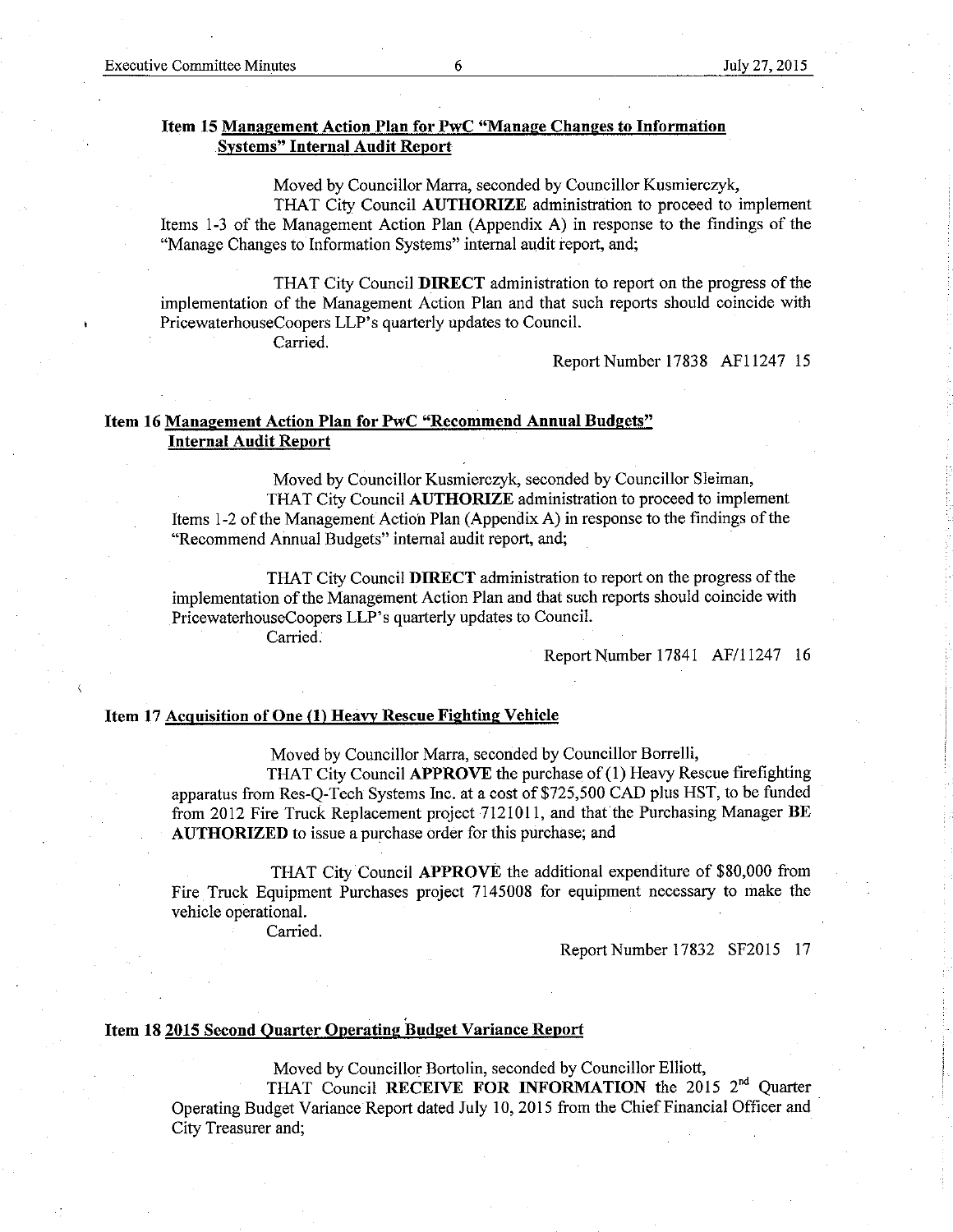TIIAT the Chief Administrative Officer along with the Chief Financial Officer and City Treasurer BE DIRECTED to monitor the 2015 Operating Budget and continue to seek further means of offsetting any potential variances that may arise.

Carried.

Report Number 17837 AFB/11647 18

## Item 19 The Corporation of the City of Windsor 2014 Consolidated Financial Statements

## Nick Thomâs. KPMG

Nick Thomas, KPMG, appears before the Executive Committee and is available for questions regarding the City of Windsor's 2014 Consolidated Financial Statements.

Moved by Councillor Sleiman, seconded by Councillor Marra,

THAT the City of Windsor Executive Committee RECEIVE AND ACCEPT the Audited Consolidated Financial Statements for the year ended December 31, 2014 including the City of Windsor Trust Fund Statements, and that the Audited Consolidated Financial Statements including Trust Fund Statements BE FORWARDED to Windsor City Council for their approval.

carried

Report Number 17835 AF/12131 AF/11247 19

#### Item 20 Information Management Strategy

Moved by Councillor Bortolin, seconded by Counciilor Gignac,

That the Information Management Strategy  $-$  July 2015 attached hereto as Appendix "4" BE APPROVED.

Carried.

## Report Number 17850, SI2015 20

# Item 21 Delegation of Authority Semi-Annual Status Report for the period January 1.2015 throueh June 30.2015

Moved by Councillor Sleiman, seconded by Councillor Elliott, TIIAT the Delegation of Authority Semi-Annual Status Report for the first half of 2015 (January 1, 2015 through June 30, 2015) BE RECEIVED for information; and

THAT City Council **APPROVE** an amendment to Parking Fee (Flat Rate) for Business Improvement Area (BIA) Special Events (Section 1.22 of the Delegation of Authority By-law 208-2008) to provide the Chief Administrative Officer the authority to administer a flat rate parking fee for any event, not just BIA Special Events and rename the item to "Parking Fee (Flat Rate) for Special Events "; and

THAT City Council APPROVE an amendment to Alleys, Right-of-Ways and Easements (Section 3.28 of the Delegation of Authority By-law 208-2008) as follows: